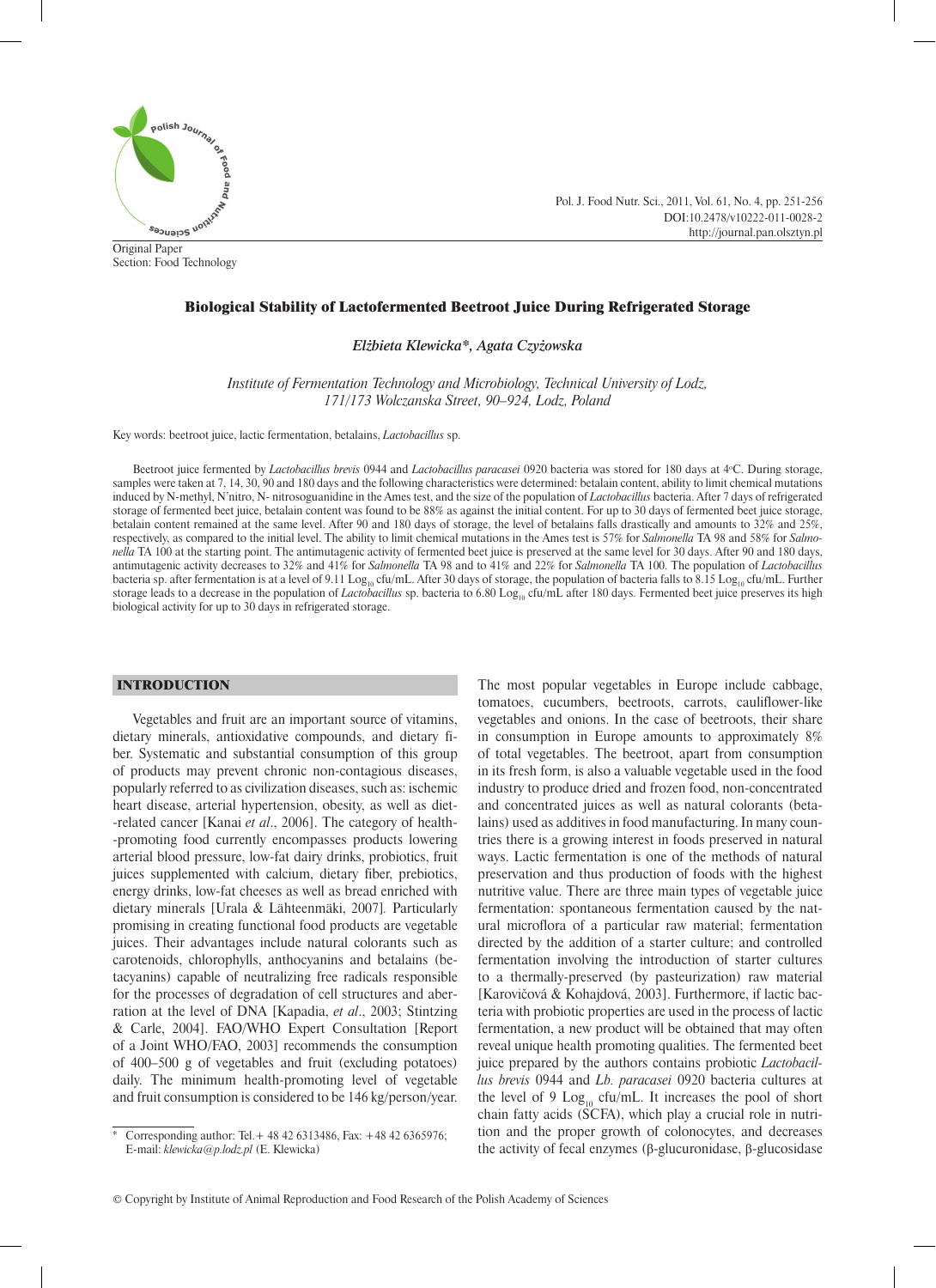and  $α$ - and β-galactosidase) responsible for the promotion of neoplastic processes in the intestine [Klewicka *et al*., 2009]. The objective of this work was to determine the stability of betalains, the preservation of biological activity in terms of antimutagenic activity and the survival of *Lactobacillus* sp. bacteria in fermented beet juice during refrigerated storage.

# MATERIALS AND METHODS

## Plant material

Juice from the Chrobry beetroot variety (*Beta vulgaris* ssp. *vulgaris*) was used in the study. Beetroots for the study were acquired from "Spójnia-Nochowo", Poland. The beetroots were washed, peeled, and cut. The juice was obtained with a yield of 0.7 L/kg using a Bosch MES3000 juice extractor. The juice was pasteurised at  $80^{\circ}$ C for 10 min.

#### Microorganisms

Lactic fermentation bacteria were derived from the Collection of Industrial Microorganisms of the Institute of Fermentation Technology and Microbiology ŁOCK 105, Technical University of Lodz. A double strain inoculum consisting in equal volume of *Lactobacillus brevis* 0944 and *Lactobacillus paracasei* 0920 strains was used for fermentation.

#### Conditions of controlled fermentation

After pasteurization  $(80^{\circ}C, 10 \text{ min})$  the juice was cooled down, and inoculum was applied in the amount of 1:10 (v/v). Inoculum was prepared from overnight cultivation of bacteria of the genus *Lactobacillus*. The bacteria biomass was centrifuged at 7840×*g* for 20 min at 4°C. Subsequently, it was suspended in physiological salt solution and adjusted to a density of 7 Log<sub>10</sub> cfu/mL (each strain separately). The suspensions of the strains were joined at a ratio of 1:1  $(v/v)$ , and then thus prepared inoculum was introduced into beet juice. The level of *Lactobacillus* bacteria was 6 Log<sub>10</sub> cfu/mL of beet juice at the beginning of the fermentation. The process of lactic fermentation of beetroot juice was conducted for 48 h at 30 °C.

#### Storage conditions

After fermentation, the juice was stored in dark glass bottles in a refrigerator at 4°C for 180 days. Samples for assays of betalain content, antimutagenic activity and survival of *Lactobacillus* bacteria were taken at 7, 14, 30, 90 and 180 days.

#### Spectrophotometric total betalain determination

Betalains content was analysed using Nilsson's spectrophotometric method [Nilsson, 1970]. Samples of the beetroot juice were diluted with a phosphate buffer (pH 6.5) so that the absorbance at 583 nm was between 0.3 and 0.8. Light absorbance value at 583 nm was read on a Beckman spectrophotometer using 1-cm cuvettes.

## Quantitative analysis of dye compounds by the HPLC method

A liquid chromatograph ThermoSeparation Product consisting of a Spectra System P2000 pump, photodiode detector UV6000LP, and SN 4000 integrator were used. The separation TABLE 1. HPLC-DAD data of betalains in beetroot juice.

| Name/trivial name                                       | Retention time<br>(min) | UV-Vis max<br>(nm) |
|---------------------------------------------------------|-------------------------|--------------------|
| Betanin (betanidin $5$ -O- $\beta$ -glucoside)          | 35.5                    | 538                |
| Isobetanin (isobetanidin<br>$5-O$ - $\beta$ -glucoside) | 38.3                    | 538                |
| <b>Betanidin</b>                                        | 42.8                    | 544                |
| Neobetanidin<br>$(14, 15$ -dehydrobetanin)              | 45.4                    | 476                |
| Isobetanidin                                            | 46.2                    | 544                |

of pigments was performed on Ace 5 C18 column (250 mm  $\times$  4.6 mm i.d.). All samples were filtered through a 0.45  $\mu$ m Millipore filter prior to chromatography. HPLC method described by Stintzing *et al*. [2002] with a few modifications was used. HPLC conditions were as follows: Eluent A consisted of 2 g/L TFA and 100 g/L HCOOH (65:35,  $v/v$ ), and eluent B was prepared by mixing 1000 g/L acetonitrile and 100 g/L HCOOH (80:20, v/v). Complete separation of betalains was achieved within 80 min at room temperature and at a flow rate of 0.9 mL/min. The first 15 min were performed isocratically with 100% A, followed by linear gradient from 0 to 20% B in 65 min. Betalains were monitored at 476 and 538 nm for neobetanin and betacyanins, respectively (Table 1). Results were expressed as peak area ( $\text{PA} \times 10^6$ ). Each set of experiment was repeated twice with triplicate samples. Statistical analyses were performed using STATISTICA program [Czyżowska *et al*., 2006].

## Antimutagenic activity of beetroot juice

The antimutagenic effect of beet juice fermented by bacteria of the genus *Lactobacillus* was determined by the method described by Maron & Ames [1983]. The Ames test used two test cultures of *Salmonella enterica* subsp*. enterica* serovar Typhimurium strains TA 98 and TA 100 (old nomenclature *Salmonella typhimurium)*. In this paper we will use the short name *Salmonella* TA98 or TA100. MNNG (N- -methyl, N'nitro, N-nitrosoguanidine) was used as a mutagen in the study (Fluka). MNNG is a strong chemical mutagen not requiring any metabolic activation with the liver fraction S9 for inducing the mutagenic effect [Lankaputhra & Shah, 1998]. MNNG (100 mg/mL) for experiments with *Salmonella* TA 98 and 1 mg/mL for experiments with *Salmonella* TA 100 was dissolved in DMSO (Sigma). Fermented beetroot juice was filtered through filters with a pore diameter of 0.2 mm (Millipore). The prepared juice was added in the amount of 1.0, 2.0 and 10.0 mL/test to 0.1 mL of overnight cultivation of *Salmonella* bacteria of a density of  $4.5 \times 10^9$  cfu/mL and 0.1 mL MNNG (10 mg/plate for TA98 or 0.1 mg/plate for TA100) and incubated at 37 °C for 20 min before adding 2 mL of top agar (ingredient per 100 mL: 0.5 g NaCl, 0.6 g agar). (Before use the top agar was melted by heating the bottle in a steam bath, and 10 mL of a sterile solution of 0.5 mmol/L L-histidine  $\times$  HCl, 0.5 mmol/L biotin were added to the top agar.) Subsequently, the mixture was deposited on minimal agar (ingredient per 100 mL:  $MgSO_4 \times 7 H_2O - 1 g$ , citric acid monohydrate – 10 g,  $K_2 HPO_4$  – 50 g, Na  $HNH_4PO_4 \times 4H_2O$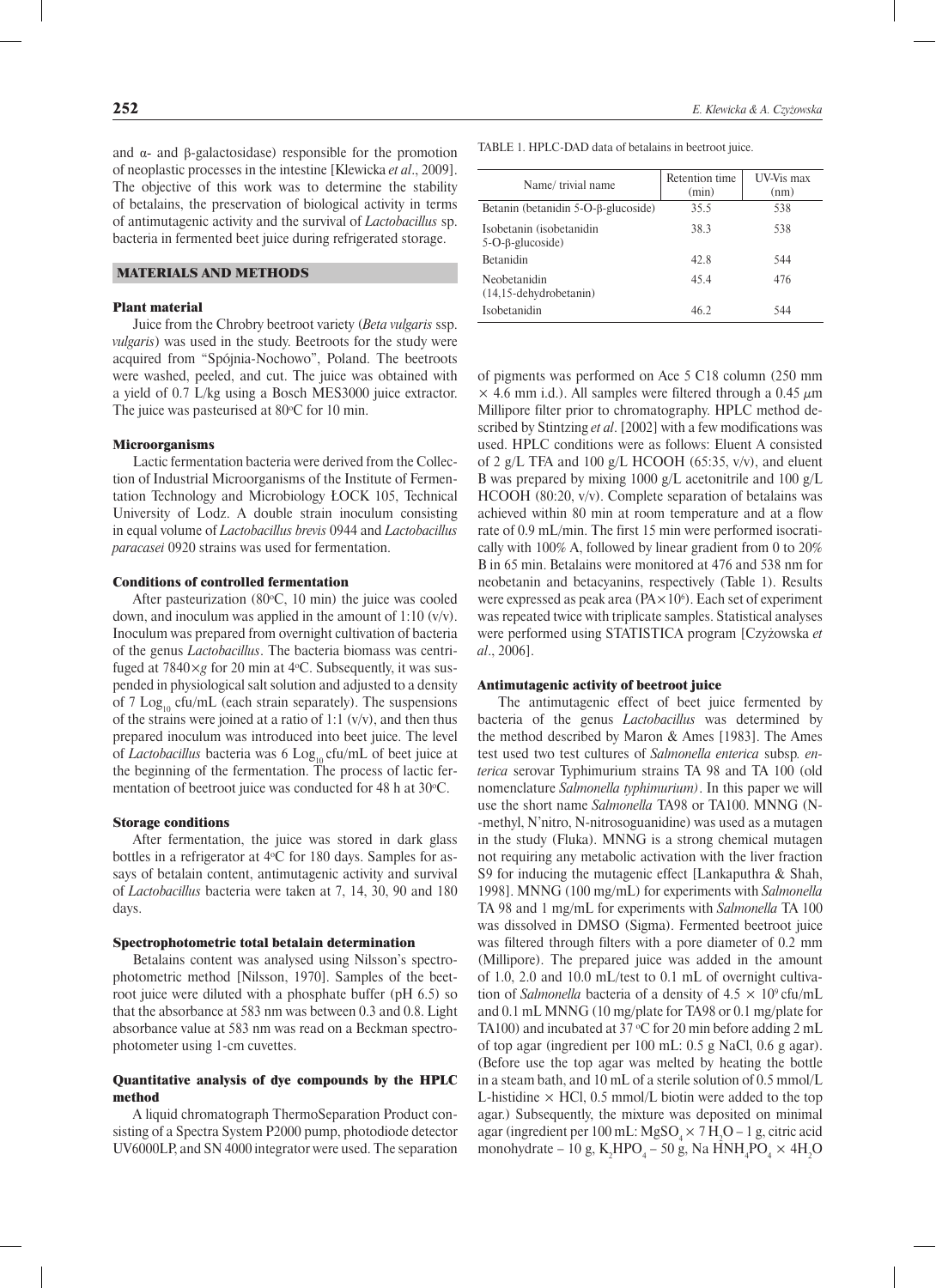$-17.5$  g, glucose  $-2$  g, agar  $-1.5$  g) pre-prepared on plates. The samples were incubated for 48 h at  $37^{\circ}$ C without light. Subsequently, the number of *Salmonella* His<sup>+</sup> colonies was counted. The spontaneous reversion of His+ mutants for *Salmonella* TA 98 is  $36 \pm 6$  and for *Salmonella* TA 100 is  $186 \pm 36$ . The assays were made in three repetitions. Mutation limitation was computed on the basis of the formula:

Mutation limitation = 100 -  $(N_1 \times 100/N_0)$  [%];

where: N<sub>0</sub> – the number of *Salmonella* His<sup>+</sup> colonies (after taking account of spontaneous reversion) determined on plates with MNNG without the addition of beetroot juice; N<sub>1</sub> – the number of *Salmonella* His<sup>+</sup> colonies (after taking account of spontaneous reversion) determined on plates with MNNG with an addition of beetroot juice.

### Quantity control of bacteria of the genus *Lactobacillus*

The quantity of bacteria of the genus *Lactobacillus* was determined by the plate count method. Juice samples were diluted from  $10^{-2}$  to  $10^{-9}$  in physiological salt solution and poured onto plates. Subsequently, MRS Agar medium (BTL sp. z o.o., Poland) was poured onto the plates, and then the plates were incubated at  $30^{\circ}$ C for 48–72 h. Subsequently, the plates were counted. The results are presented as  $Log_{10}$  cfu/mL.

#### Statistical analysis

Statistical analysis of the results was made with the use of STATISTICA program, OriginPro version 7.5 and Microsoft Excel 2000. Statistical differences were computed with the use of the One-way ANOVA test.

#### RESULTS AND DISCUSSION

#### Betalain stability

In fresh beet juice, the prevailing red colorants (betacyanins) are betanin and isobetanin, whose content is estimated to be approximately 80 to 90%, as well as neobetanin, whose content is much lower at about 6% [Czyżowska *et al.*, 2006; Stintzing *et al*., 2006]. Betanin and isobetanin contain phenolic and acylic amine groups, which are thought to impart high antioxidative potential [Frank *et al*., 2005]. The research team under the direction of Czapski investigated the antioxidant value of the juice extracted from 11 varieties of red beet: Ceryl, Chrobry, Czerwona Kula, Nochowski, Noe, 21, Noe 694, Noe 904, Noe Pol, Okragły Ciemnoczerwony, Opolski, Wodan. The antioxidant value of these juices was at the level from 10.2 to 20.6 Trolox µmol/mL [Czapski *et al*., 2009].

Beetroots are consumed (especially in Central and Eastern Europe) raw, cooked as a vegetable, and also in the form of food products such as lacto-fermented juice, concentrated juice and pickled preserves. Betalains content in fresh beetroot juice is at a level of 1.27 mg/mL, whereas after pasteurization betalains concentration in the juice is reduced to 1.01 mg/mL (Table 2). Beetroot juice fermented by selected *Lactobacillus brevis* 0944 and *Lactobacillus paracasei* 0920 strains is characterised by a high content of betanin and isobetanin,  $352 \times 10^6$ (76% of total red colorant content) and  $67 \times 10^6$  (peak area), which constitutes 14% of the total content of red colorants. The content of neobetanin remains at a level of about 3% of total betalain content. Apart from betanin, isobetanin, and neobetanin, the fermented juice contains: betanidin (5% of total red dye content) and isobetanidin (0.7% of total red colorant content). These compounds are not found in fresh beet juices, which was shown in a study by Czyżowska *et al*. [2006]*.* Betanidine and isobetanidine are aglycones, which are thought to have high biological activity (just as betanin) with respect to neutralizing free radicals present in the environment [Kanner *et al*., 2001]. Betanidin and its isomer – isobetanidin – are formed in fermented beet juice as a result of the bacterial activity of β-glucosidase catalysing the transformation of betanin into betanidine [Stintzing & Carle, 2004]*.* During the storage of fermented beet juice, at 7 days a decrease in the content of betanin by 17%, isobetanin by 4% and betanidin by 17% was observed. Isobetanidin content remained unchanged at 7 days of storage (Table 2). In the case of neobetanidin, after seven days of juice storage, a 54% increase in this compound content was found. After 30 days of fermented beetroot juice storage, betanin content did not change with respect to its content at 7 days. The concentration of isobetanin decreased by 5% as against its level at 7 days of storage and by 9% as

TABLE 2. Total content and qualitative composition of betalains in fresh and fermented beetroot juice (peak area  $\times$  10<sup>6</sup> ± SD) during storage for 0–6 months at 4o C.

| Storage time of fermented juice<br>$\text{(day)}$ | Betalains content<br>(mg/mL) | <b>Betanin</b>    | Isobetanin        | <b>Betanidin</b> | Isobetanidin      | Neobetanin        |
|---------------------------------------------------|------------------------------|-------------------|-------------------|------------------|-------------------|-------------------|
| $\theta$                                          | $0.96 \pm 0.002$             | $352 \pm 3.56$    | $67 \pm 0.52$     | $23 \pm 3.50$    | $3 \pm 0.01$      | $14 \pm 0.12$     |
|                                                   | $(0.57 \pm 0.002)^*$         | $295 \pm 0.23$    | $64 \pm 0.63$     | $20 \pm 0.36$    | $3 \pm 0.10$      | $(22 \pm 0.36)^*$ |
| 14                                                | $(0.58 \pm 0.001)^*$         | $275 \pm 0.36$    | $64 \pm 2.30$     | $14\pm0.36$      | $3 \pm 0.02$      | $(22 \pm 0.52)^*$ |
| 30                                                | $(0.64 \pm 0.006)^*$         | $298 \pm 2.36$    | $61 \pm 0.25$     | $13 \pm 0.12$    | $(2\pm 0.20)^{*}$ | $(37 \pm 0.25)^*$ |
| 90                                                | $(0.21 \pm 0.002)^*$         | $(77 \pm 0.26)^*$ | $(32 \pm 0.28)^*$ | S                | S                 | $(38 \pm 0.34)^*$ |
| 180                                               | $(0.31 \pm 0.003)^*$         | $(50\pm3.25)^*$   | $(26\pm0.25)^*$   | S                | S                 | $(38\pm0.13)^*$   |
| Fresh juice                                       | $1.27 \pm 0.008$             | $405 \pm 6.28$    | $134 \pm 2.08$    | S                | S                 | $31 \pm 0.23$     |
| Juice after pasteurization                        | $1.01 \pm 0.005$             | $368 \pm 7.23$    | $92 \pm 1.86$     | S                | S                 | $22 \pm 0.12$     |

Average value  $n=3$ , SD – standard deviation, S – trace, \* result statistically significant in the Anova test,  $p\le 0.05$ , with respect to the starting value determined at the starting point.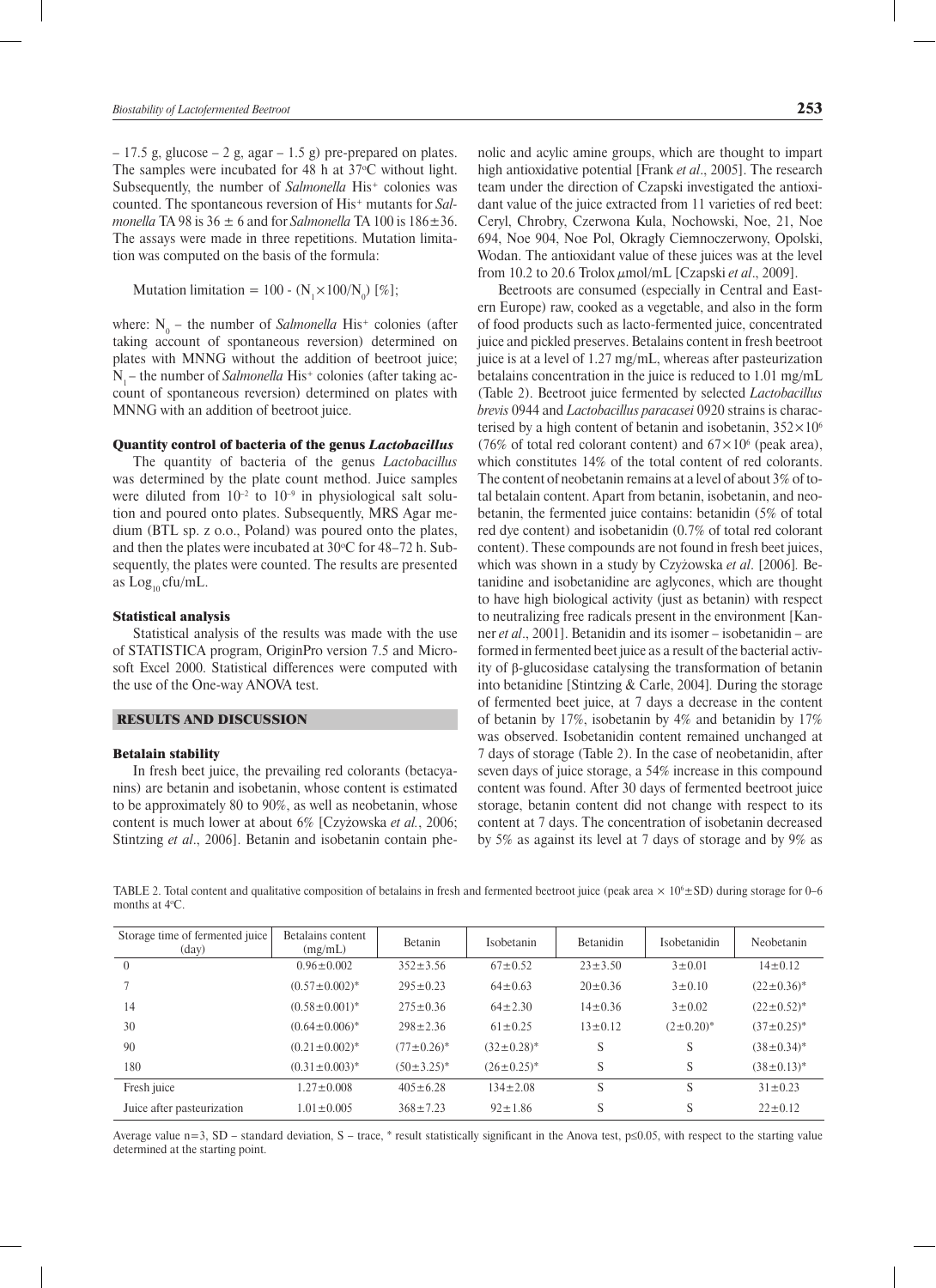against the starting point. Betanidin and isobetanidin content after 30 days decreased by 45% and 25%, respectively, with respect to the starting point. Neobetanidin content increased by 149% with respect to the starting point at 30 days of storage. During further refrigerated storage of fermented beet juice, that is at 90 and 180 days, a dramatic fall in betanin was observed, by 78% and 86%, respectively, as well as a drop in isobetanin by 52% and 60%, respectively, as compared to the starting point. Betanidin and isobetanidin content at 90 and 180 days of juice storage was negligible. Neobetanin concentration during storage of over 30 days increased by 159% after 90 days, and by 157% after 180 days, as compared to the starting point. The recorded increase in neobetanin content during fermented beet juice storage results from the processes that betanin undergoes in low pH [Stintzing & Carle, 2004]*.* Beetroot juice after fermentation by *Lb. brevis* 0944 and *Lb. paracasei* 0920 bacteria is characterised by a pH of 3.9 [Czyżowska *et al*., 2006]*.* Studies conducted by Stintzing *et al.* [2006] revealed that betalains were stable during storage for 22 days at 94% in a pH of 4.5 and 77% in a pH of 3.5. Other authors, during storage of pasteurised beet pulp during 60 days at 5 $\degree$ C, recorded a 7% drop in betanin content in the stored substance [Pátkai *et al*., 1997]. In the presented study, we found 89% stability of red colorants in fermented beet juice during 30-day refrigerated storage.

### Suppression of chemical mutations

The ability to limit chemical mutations was determined for fermented beetroot juices in refrigerated storage by

the Ames test with respect to *Salmonella* TA 98 and TA 100. Antimutagenic properties of fresh and fermented beetroot juice have been described by Klewicka [2010]. Fresh beetroot juice used in a dose of 10 μL/test reduces the formation of mutations induced by MNNG from 64 to 65%. After spontaneous fermentation of the beetroot juice reduction of mutation ranges from 24% to 28%. Beetroot juice after controlled fermentation and has the ability to reduce the level of mutation from 50 to 65% for 10 μL/test dose, depending on the used starter [Klewicka, 2010]. At the starting point of storage, fermented juice was characterised by the ability to limit chemical mutations induced by means of MNNG by 57% for *Salmonella* TA 98 (at a dose of juice of 10 mL/test) and by 58% for *Salmonella* TA 100 (at a dose of juice of 10 mL/test) (Table 3). After 7 days of refrigerated storage of fermented beetroot juice, the ability to limit chemical mutations decreased to 54% for both *Salmonella* strains. After 30 days of refrigerated storage of our product, suppression of chemical mutations still remained at a high level – 57% in the case of *Salmonella* TA 98 and 62% for *Salmonella* TA 100 (at a dose of juice of 10 mL/test). After 90 and 180 days of juice storage, antimutagenic activity was decreased for *Salmonella* TA 98 to 32% and 10%, respectively, while for *Salmonella* TA 100 to 41% and 22%, respectively. The storage of fermented beetroot juice for over 30 days results in a dramatic decrease in its ability to limit the occurrence of chemical mutations. This is related to the stability of red dyes during refrigeration. The biological activity of beetroot juice, including its anticancer and antimutagenic

| Storage time<br>Juice dose   |                                           | Salmonella TA 98                     |                                             | Salmonella TA 100                    |                          |
|------------------------------|-------------------------------------------|--------------------------------------|---------------------------------------------|--------------------------------------|--------------------------|
| $\frac{day}{ }$<br>(mL/test) | <b>Mutants</b><br>$His^{+/test^a \pm SD}$ | <b>Mutation limitation</b><br>$(\%)$ | <b>Mutants</b><br>$His^{+}/test^{a} \pm SD$ | <b>Mutation</b> limitation<br>$(\%)$ |                          |
|                              | 0.0                                       | $141 \pm 24$                         | $\qquad \qquad$                             | $1789 \pm 172$                       | $\overline{\phantom{m}}$ |
| $\boldsymbol{0}$             | 2.0                                       | $(92 \pm 8)^*$                       | 34                                          | $(1055 \pm 98)^*$                    | 41                       |
|                              | 10.0                                      | $(60 \pm 12)^*$                      | 57                                          | $(736 \pm 64)^*$                     | 58                       |
|                              | 0.0                                       | $139 \pm 26$                         | $\qquad \qquad -$                           | $1891 \pm 162$                       | $\qquad \qquad -$        |
| 7                            | 2.0                                       | $100 \pm 15$                         | 28                                          | $(1201 \pm 101)^*$                   | 36                       |
|                              | 10.0                                      | $(63\pm8)^*$                         | 54                                          | $(853 \pm 25)^*$                     | 54                       |
| 14                           | 0.0                                       | $148 \pm 25$                         | $\equiv$                                    | $1715 \pm 130$                       | $\overline{\phantom{m}}$ |
|                              | 2.0                                       | $(93 \pm 10)^*$                      | 37                                          | $(1123 \pm 134)^*$                   | 34                       |
|                              | 10.0                                      | $(72 \pm 10)^*$                      | 51                                          | $(714 \pm 56)^*$                     | 58                       |
|                              | 0.0                                       | $151 \pm 14$                         | $\qquad \qquad -$                           | $1986 \pm 163$                       | $\overline{\phantom{m}}$ |
| 30                           | 2.0                                       | $(95\pm8)^*$                         | 37                                          | $(1385 \pm 145)^*$                   | 30                       |
|                              | 10.0                                      | $(64\pm9)^*$                         | 57                                          | $(752 \pm 42)^*$                     | 62                       |
|                              | 0.0                                       | $148 \pm 16$                         | $\equiv$                                    | $1769 \pm 142$                       | $\overline{\phantom{m}}$ |
| 90                           | 2.0                                       | $114 \pm 15$                         | 22                                          | $1536 \pm 123$                       | 13                       |
|                              | 10.0                                      | $100 \pm 4$                          | 32                                          | $(1041 \pm 63)^*$                    | 41                       |
| 180                          | 0.0                                       | $143 \pm 29$                         | $\overline{\phantom{0}}$                    | $1799 \pm 143$                       | $\overline{\phantom{m}}$ |
|                              | 2.0                                       | $131 \pm 8$                          | 8                                           | $1520 \pm 186$                       | 15                       |
|                              | 10.0                                      | $128 \pm 19$                         | 10                                          | $1398 \pm 75$                        | 22                       |

TABLE 3. Antimutagenic properties of fermented beetroot juice in the Ames test with the use of *Salmonella* TA 98 and TA 100 with MNNG (10 mg/ test) during storage for 0–6 months at 4o C.

<sup>a</sup> Average value n=3; SD – standard deviation, \* Statistically significant difference with respect to the control value (without juice), Anova test, p≤0.05.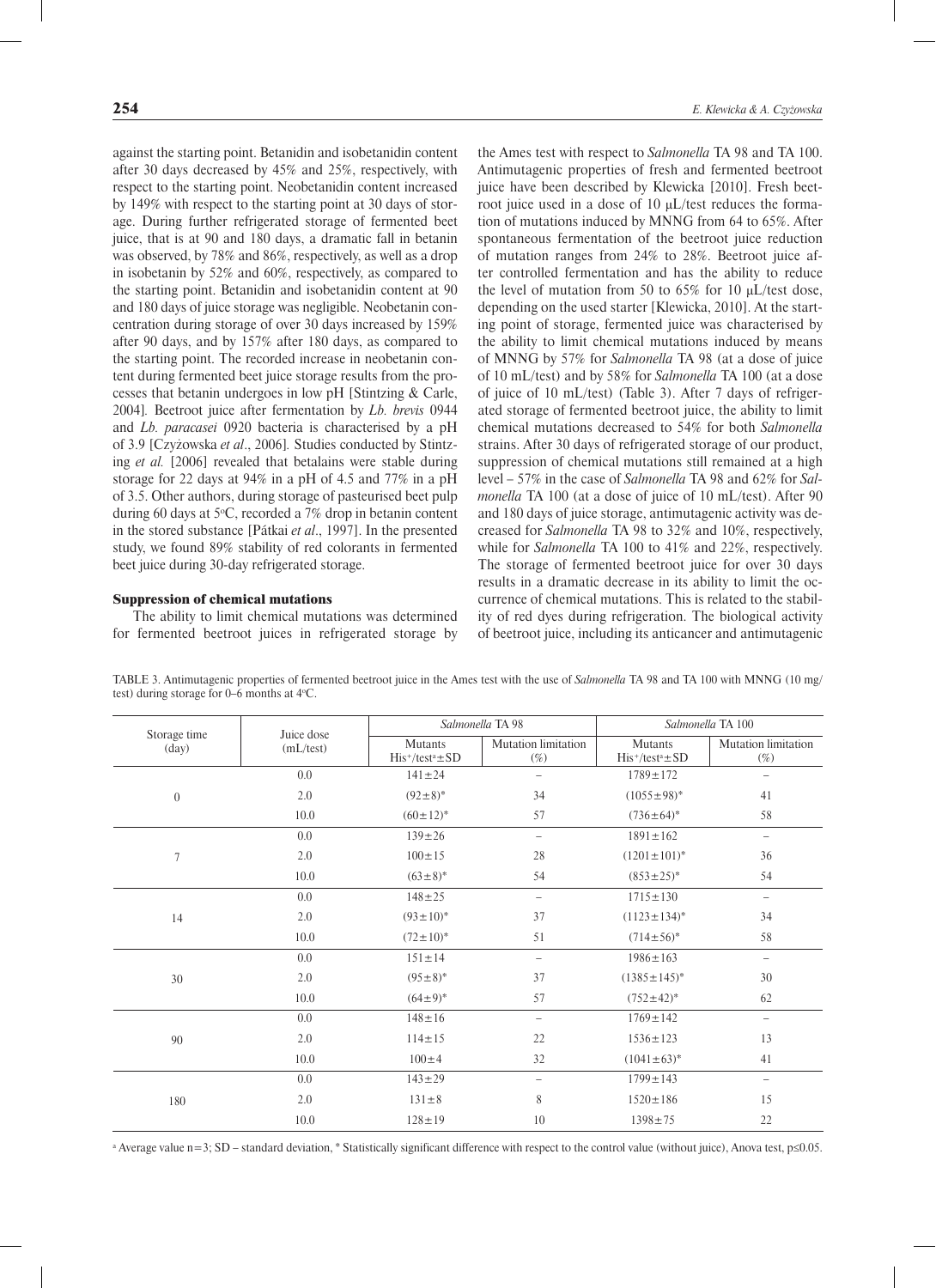properties, are attributed by many authors to the colorant compounds present in the root of beetroots, that is, betacyanins (betanin, isobetanin, and other related compounds) [Haveland-Smith, 1981; Kapadia *et al*., 2003; Strack *et al*., 2003; Stintzing & Carle, 2004]. In our study, we have found that these colorants are stable for up to 30 days of refrigerated storage, and after this time the amount of the colorants declines and consequently the antimutagenic properties of fermented beet juice deteriorate.

## Survival of *Lactobacillus* bacteria

Six logarithmic units/mL of cells of *Lactobacillus* bacteria were added to fresh beetroot juice. After 48-h fermentation at 30o C, the total number of live *Lactobacillus* sp. cells was determined (without counting particular species). After lactic fermentation conducted in beetroot juice, the number of bacteria cells was found to increase from 6 logarithmic units to 9.11  $Log_{10}$  cfu/mL (an increase by 3  $Log_{10}$  cfu/mL). During refrigerated storage, after 7 days there is a decrease in the number of bacteria of the genus *Lactobacillus* by 0.13 Log<sub>10</sub> cfu/mL, and after 14 days by 0.67 Log<sub>10</sub> cfu/mL. After 30 days of storage, the number of the bacteria was 8.15 Log<sub>10</sub> cfu/mL (-0.85 Log<sub>10</sub> cfu/mL relative to the starting point). During further storage of fermented beet juice, there was a tendency for the bacteria population to decrease: at 90 days to 7.40 logarithmic units and at 180 days to 6.80  $Log_{10}$  cfu/mL (Table 4). The factor critical to food containing live microorganisms is the preservation of their adequate numbers in the product throughout its shelf life. For probiotic bacteria strains, it is thought that the minimum is 6 Log<sub>10</sub> cfu/mL per g of product or 9 Log<sub>10</sub> cfu/mL per single dose, *e.g.* capsule [Reid *et al*., 2001]. Yoon *et al.* [2005] stored beet juice fermented by various lactic bacteria species for 4 weeks. These authors used the following strains for fermentation: *Lb. acidophilus*, *Lb. casei*, *Lb. plantarum* and *Lb. debrueckii*. *Lb. casei*, *Lb. plantarum* and *Lb. debrueckii* cultures were characterised by a high survival rate during storage  $(6-7 \text{Log}_{10} \text{ctu/mL})$ . In beet juice fermented by *Lb. brevis* 0944 and *Lb. paracasei* 0920 bacteria, the quantity of these microorganisms meets the criteria for products containing live microorganisms throughout storage (180 days), and their quantity in the product is 6.80  $Log_{10}$  cfu/mL.

TABLE 4. *Lactobacillus* bacteria survival in fermented beetroot juice during storage for  $0-6$  months at  $4\degree$ C.

| Storage time     | Fermented juice                                                          |  |
|------------------|--------------------------------------------------------------------------|--|
| $\text{(day)}$   | Number of live <i>Lactobacillus</i> sp. cells<br>$(Log cfu/mL^a \pm SD)$ |  |
| $\left( \right)$ | $9.11 \pm 0.30$                                                          |  |
| 7                | $8.98 \pm 0.55$                                                          |  |
| 14               | $8.44 \pm 0.86$                                                          |  |
| 30               | $8.15 \pm 0.75$                                                          |  |
| 90               | $(7.40 \pm 0.81)^*$                                                      |  |
| 180              | $(6.80 \pm 0.98)^*$                                                      |  |

<sup>a</sup> Average value n=3; SD – standard deviation, \* Statistically significant difference with respect to the control value (storage time, 0 day), ANOVA test,  $p \leq 0.05$ .

## **CONCLUSIONS**

Fermented beet juice containing live bacteria of the genus *Lactobacillus* meets the criteria specified for functional products. Functional products are defined as food products made from natural raw materials with proven health promoting properties. Fermented beetroot juice both reveals the advantages of plant-based products, and in particular the biological activity of betalains, as well as the probiotic qualities resulting from the presence of live bacteria with such qualities. It is very important for every functional product to determine a maximum storage time, during which the product preserves its bioactive properties. For our product, this time is 30 days at a temperature of 4°C. An additional advantage of fermented beetroot juice is the absence of chemical preservatives. The role of substances suppressing the growth of microflora contaminating food is played by lactic acid and acetic acid synthesised during lactic fermentation from saccharides present in beet juice.

## ACKNOWLEDGEMENTS

This research is financially supported by the grant of the Polish Committee for Scientific Research Project No. 094/P06/2003/05.

### REFERENCES

- 1. Czapski J., Mikołajczyk K., Kaczmarek M., Relationship between antioxidant capacity of red beet juice and contents of its betalain pigments. Pol. J. Food Nutr. Sci., 2009, 59, 119–122.
- 2. Czyżowska A., Klewicka E., Libudzisz Z., The influence of lactic acid fermentation process of red beet juice on the stability of biologically active colorants. Eur. Food Res. Technol., 2006, 223, 110–116.
- 3. Frank T., Stintzing F.C., Carle R., Bitsch I., Quaas D., Strab G., Bitsch R., Netzel M., Urinary pharmacokinetics of betalains following consumption of red beet juice in healthy humans. Pharmacol. Res., 2005, 52, 290–297.
- 4. Haveland-Smith R.B., Evaluation of the genotoxicity of some natural food colours using bacterial assays. Mutat. Res., 1981, 91, 285–290.
- 5. Kanai C., Pomerleau J., Lock K., McKee M., Getting children to eat more fruit and vegetables: A systematic review. Prev. Med., 2006, 42, 85–95.
- 6. Kanner J., Harel S., Granit R., Betalains a new class of dietary cationized antioxidants. J. Agric. Food Chem., 2001, 49, 5178–5185.
- 7. Kapadia G.J., Azuine M.A., Sridhar R., Okuda Y., Tsuruta A., Ichiishi E., Mukainake T., Takasaki M., Konoshima T., Nishino H., Tokuda H., Chemoprevention of DMBA-induced UV-B promoted, NOR-1-induced TPA promoted skin carcinogenesis, and DEN-induced phenobarbital promoted liver tumors in mice by extract of beetroot. Pharmacol. Res., 2003, 47, 141–148.
- 8. Karovičová J., Kohajdová Z., Lactic acid fermented vegetable juices. Horticultural Sci. (Prague), 2003, 30, 152–158.
- 9. Klewicka E., Fermented beetrrot juice as a factor limiting chemical mutations induced by MNNG in *Salmonella typhimurium* TA 98 and TA100 strains. Food Technol. Biotechnol. 2010, 48, 229–233.